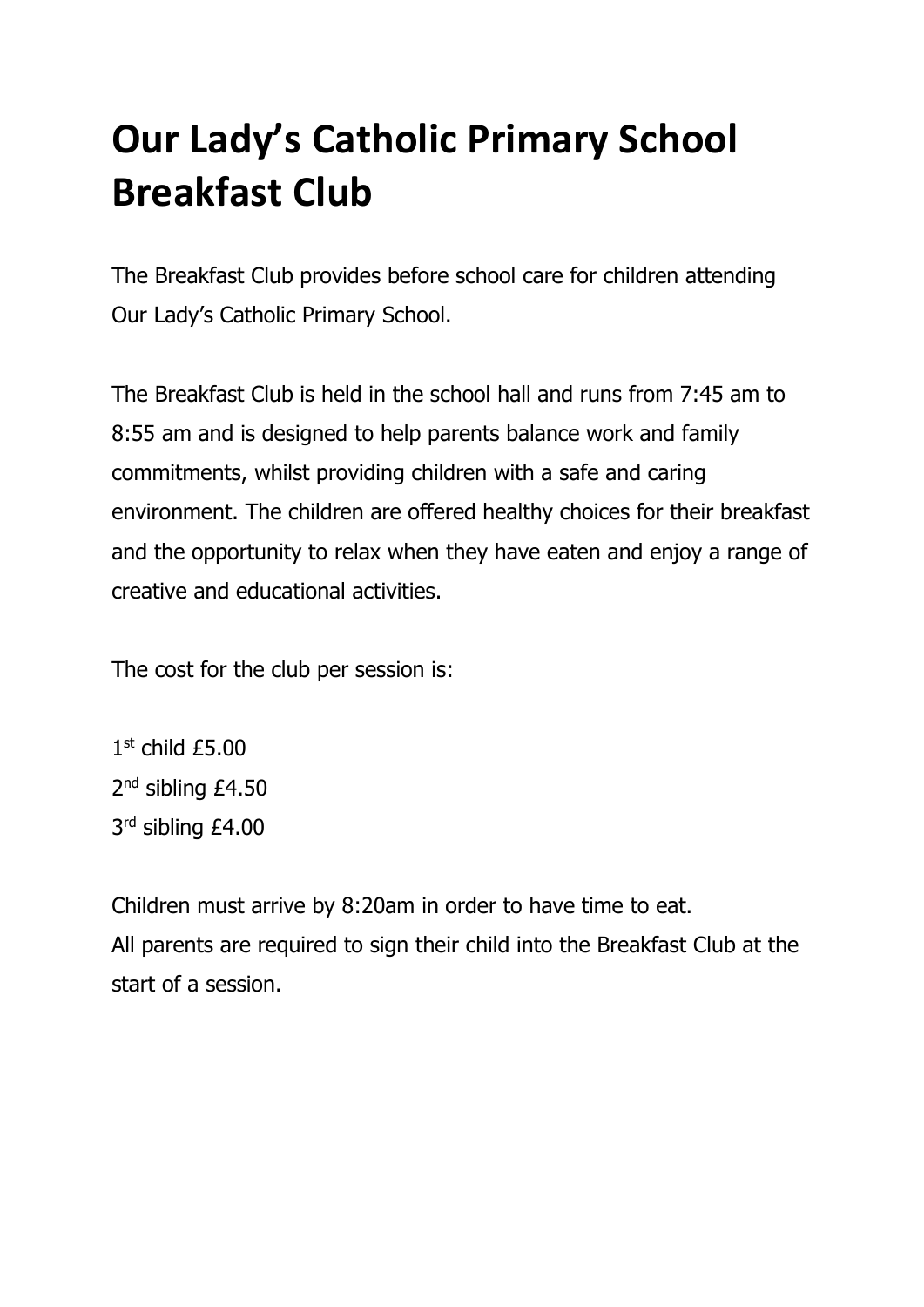# **All about us**

The aim of the Breakfast Club is to provide a relaxed and caring environment for your child in which they can relax before the start of their school day.

The club will offer a variety of board games, educational games and puzzles. Your child is also welcome to do their homework independently whilst they are at the club.

Our Lady's Breakfast Club is run by the school and we expect the children to behave as they do during the school day. They are expected to comply with our code of behaviour and treat each other, the staff and the equipment with respect. We hope you and your child finds the club both valuable and enjoyable. If you have any queries or concerns, please do not hesitate to contact us at

[breakfastastclub@olschesham.co.uk](mailto:breakfastastclub@olschesham.co.uk)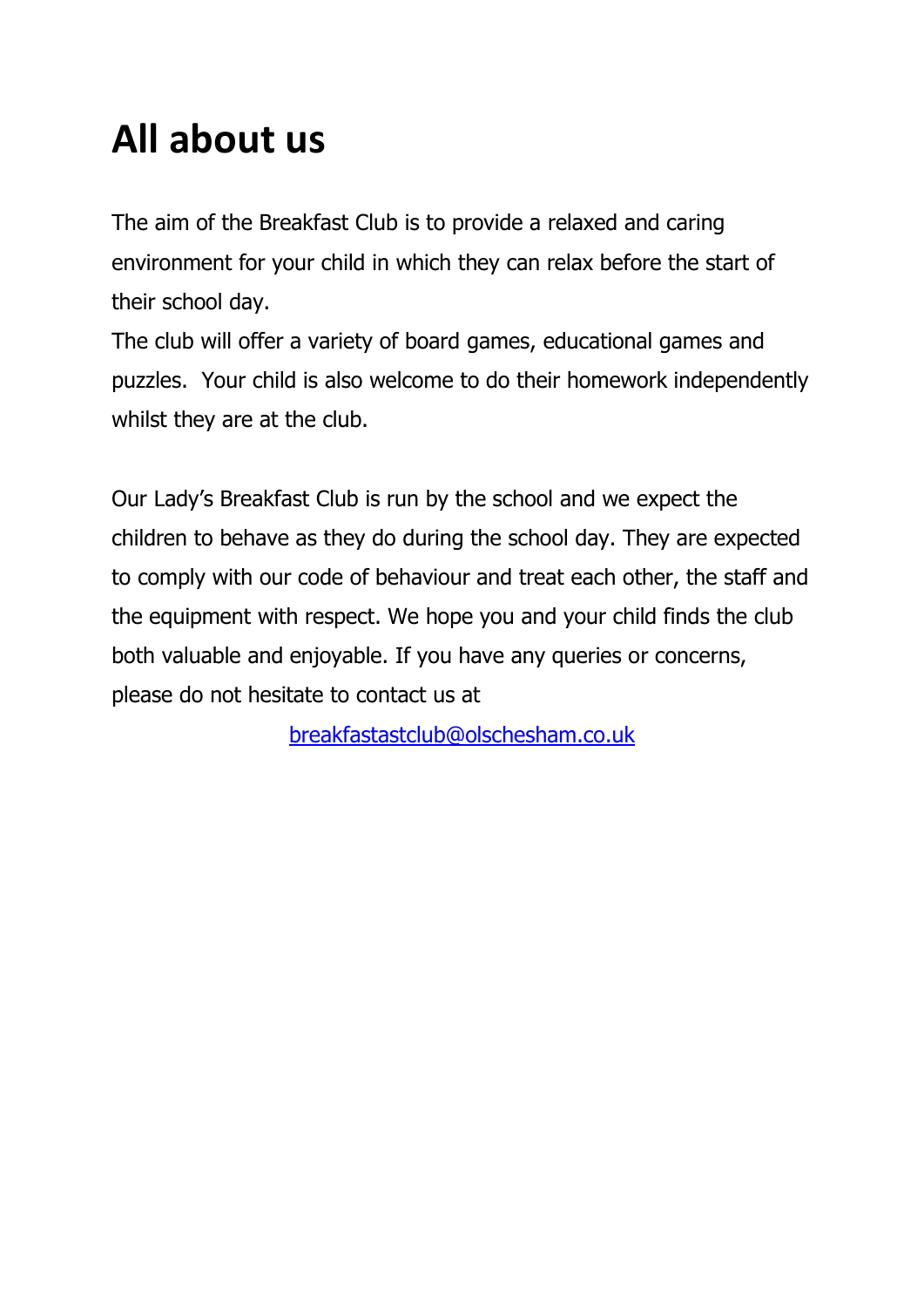## **The Breakfast Club Daily Routine**

The children are offered a wide range of healthy foods for their breakfast. Cereals are available every day and Ready Brek is offered as an alternative in cold weather. The children can choose toast with a variety of toppings and a piece of fruit. Water is freely available to drink throughout the session. We encourage the children to make healthy choices and are keen for feedback with suggestions to widen the range of wholesome food we offer.

After they have eaten, the children can play a variety of table top games, draw, read and are welcome to do their homework independently.

At the end of the session, KS2 children are sent independently to their classroom; no access to the playground is permitted. KS1 children are escorted to their classroom where they meet their teachers.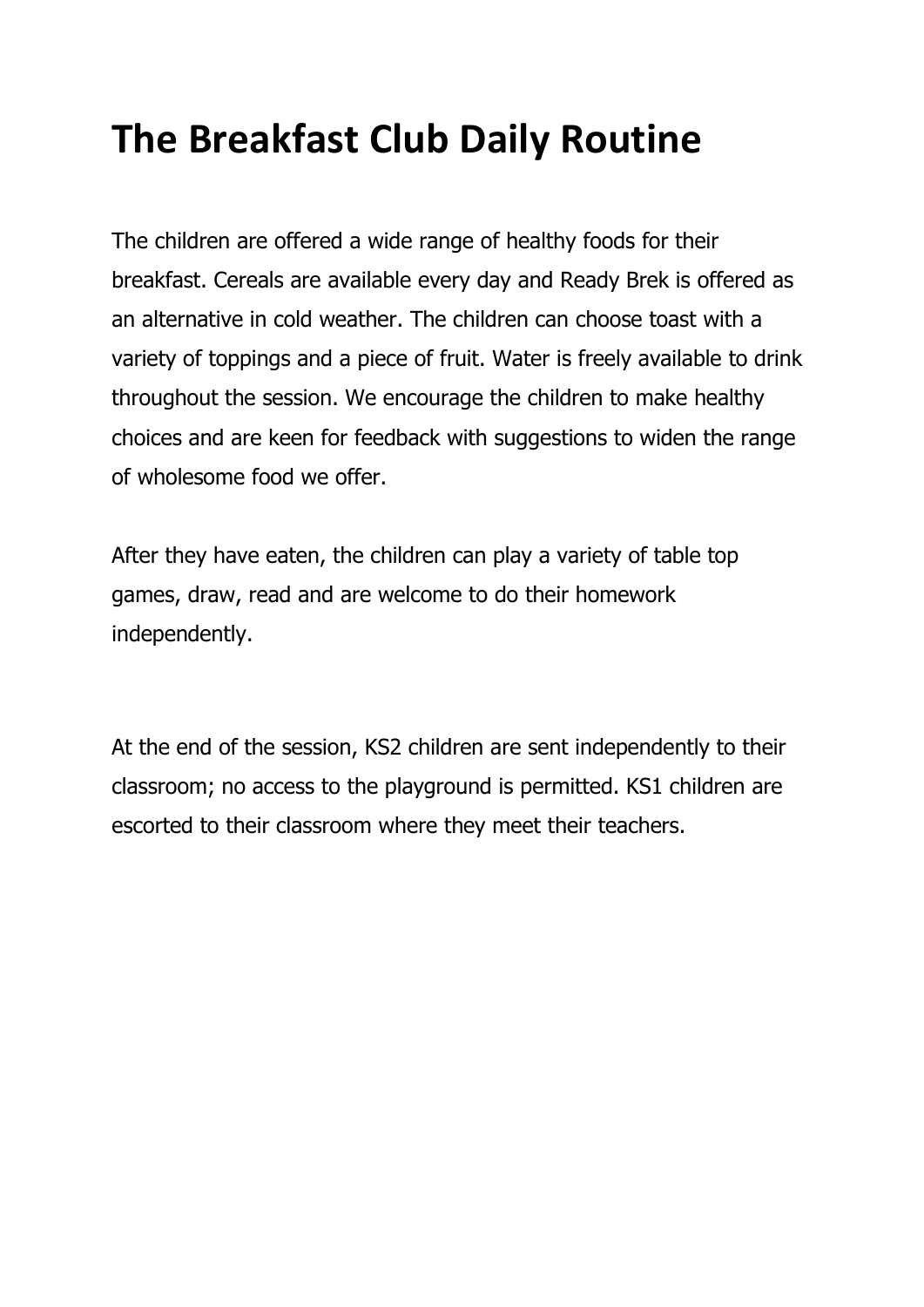# **ADMISSIONS POLICY**

Membership of the Club is open to all families with children attending Our Lady's Catholic Primary School. Children are eligible from the time they start full time in Reception, places are renewable half termly. Priority admission will be given to families who:

- 1) require full time places
- 2) are in need of support ( case by case basis )

Following on from the above, families will be allocated places on a first come/first served basis, provided spaces are available. Where necessary, a waiting list will be held.

Our priority is to provide a safe and caring environment for your child but we also aim to offer affordable, value for money childcare. Our pricing structure reflects this compared to the average external childcare costs of £8 per hour and we also offer significant sibling discounts.We will NOT be charging an annual registration or administration fee.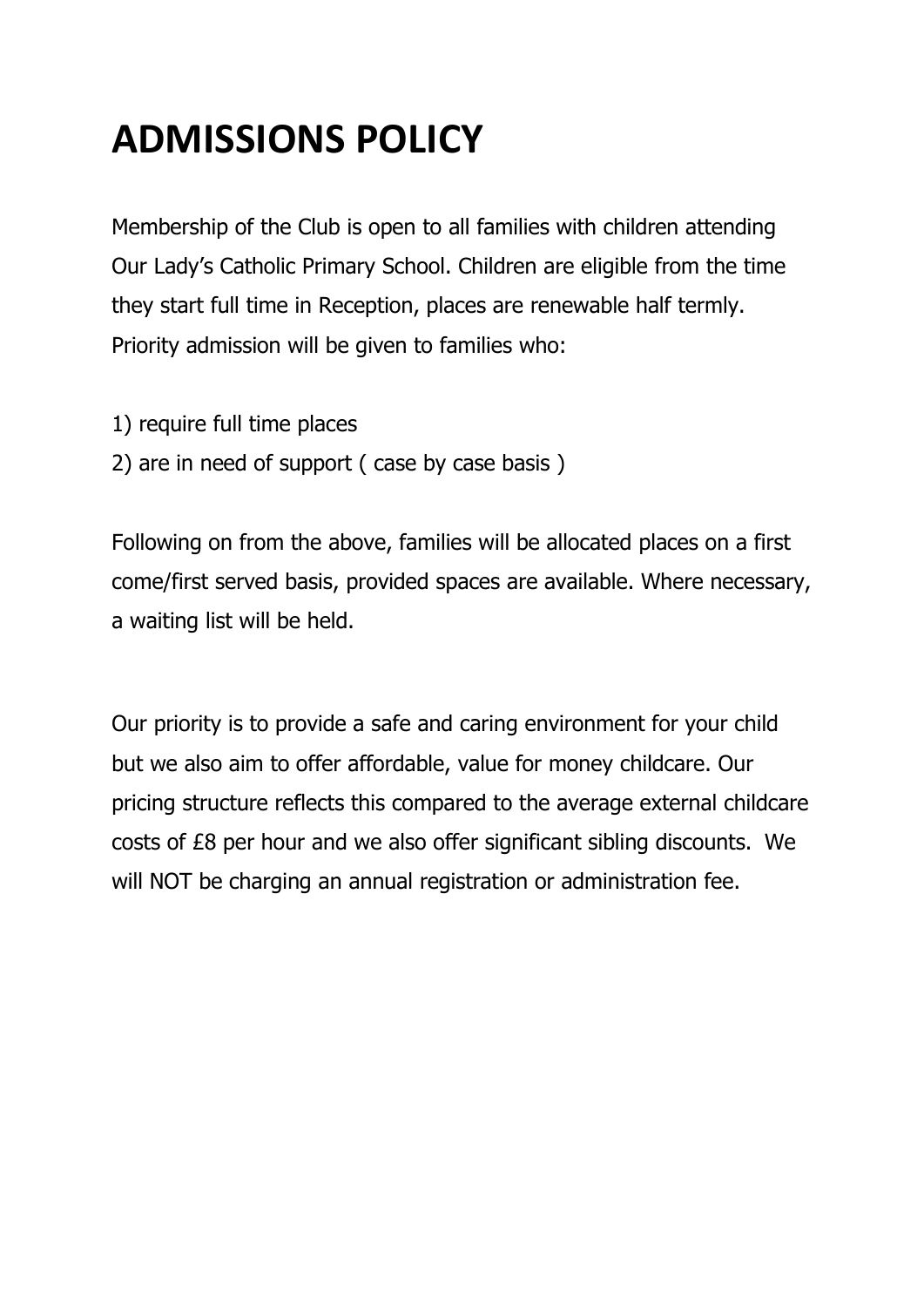## **Our Responsibilities to You**

The Breakfast Club will abide by Our Lady's Catholic Primary School policies. We aim to provide your child with a stimulating, caring environment and enable him/her to take part in a variety of leisure activities.

- We aim to provide healthy food choices and encourage children to have a balanced meal.
- No child will be allowed to leave the Breakfast Club mid-session. Written authorisation must be given if the child is to be collected mid-session by any adult other than their parent / carer.
- Give notice of at least one week if the club will not run due to insufficient numbers.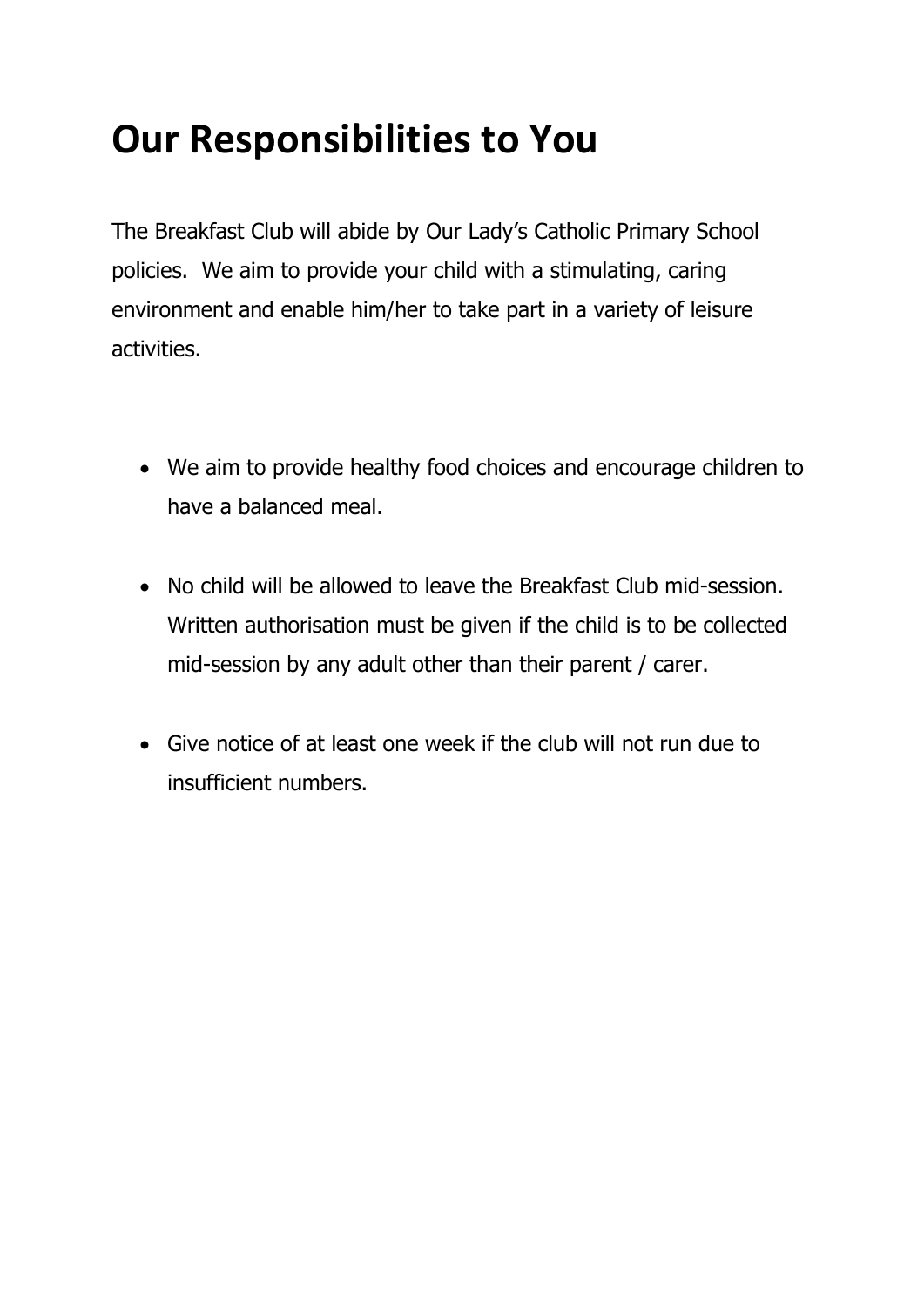## **Your Responsibilities to Us**

- It is your responsibility to ensure that the Club is informed of any change of circumstances and/or problems which occur so that they can be dealt with.
- It is your responsibility to inform the club if my child is absent from school and will not be attending the club.
- To pay punctually, via parentpay, the current fee per session and **understand that this money is not refundable even if my/our child does not attend**.
- To pay in advance to secure a place.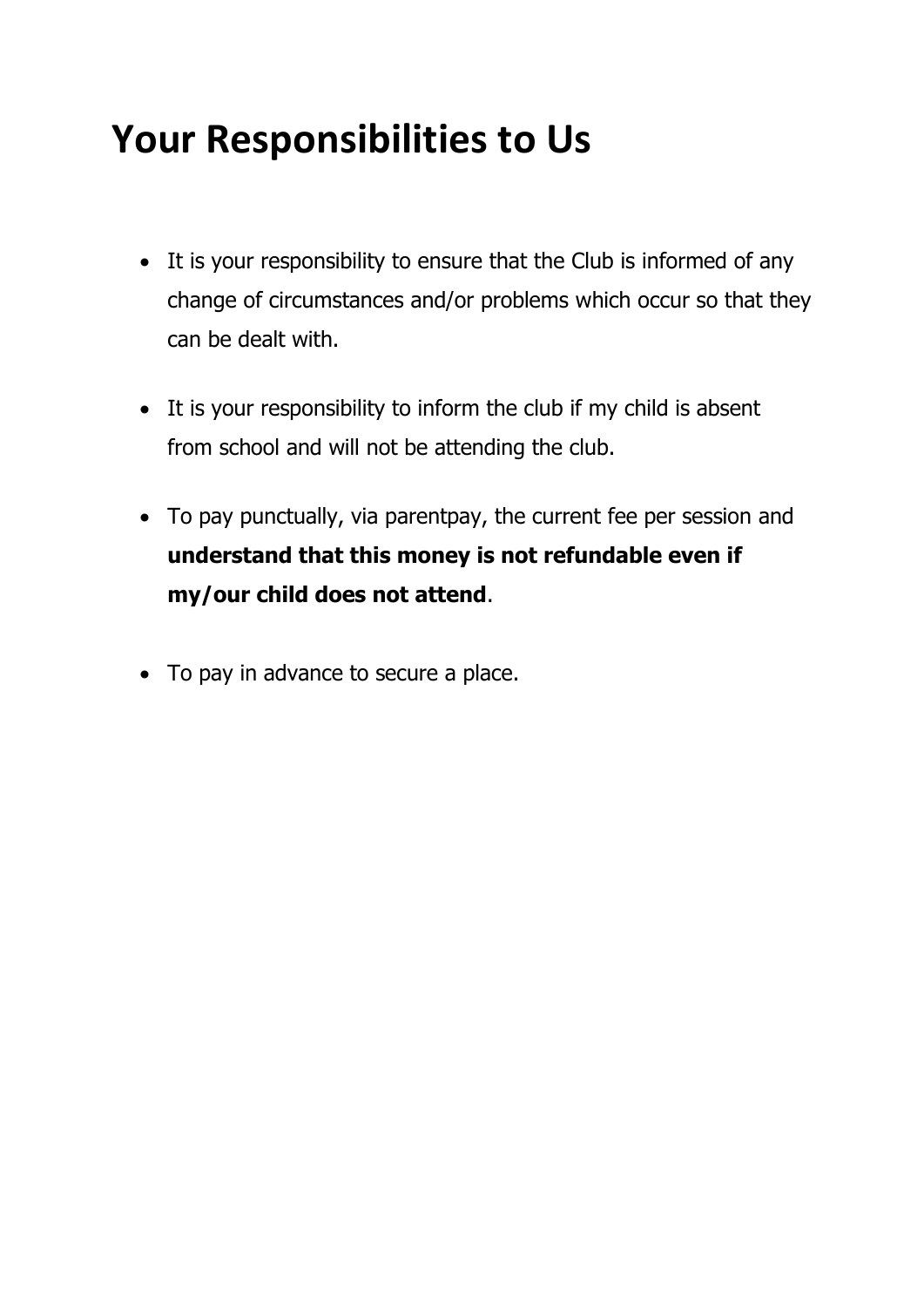### **Breakfast Club Frequently Asked Questions:**

#### **When will the Breakfast Club run?**

The club runs every school day.

Pupils can be dropped off from 7.45am and will remain within the club until the start of the day when they will go straight through school into their classrooms ready for the start of the school day.

#### **Who can attend Breakfast Club?**

The club is open to any pupil from the Reception Class up to Year 6.

#### **What activities will be on offer?**

There are a variety of activities each day including reading and traditional games. We hope that the sessions will evolve around the ages and interests of the pupils that attend and that they themselves will be involved in planning future sessions.

### **How much will the club cost?**

Sessions cost:  $1^{st}$  child £5.00;  $2^{nd}$  sibling £4.50;  $3^{rd}$  sibling £4.00 with breakfast.

#### **What will breakfast consist of?**

There will be a choice of cereals, toast with a variety of spreads, fruit and water available each morning. The children will be encouraged to be fully involved in serving breakfast and in clearing away afterwards.